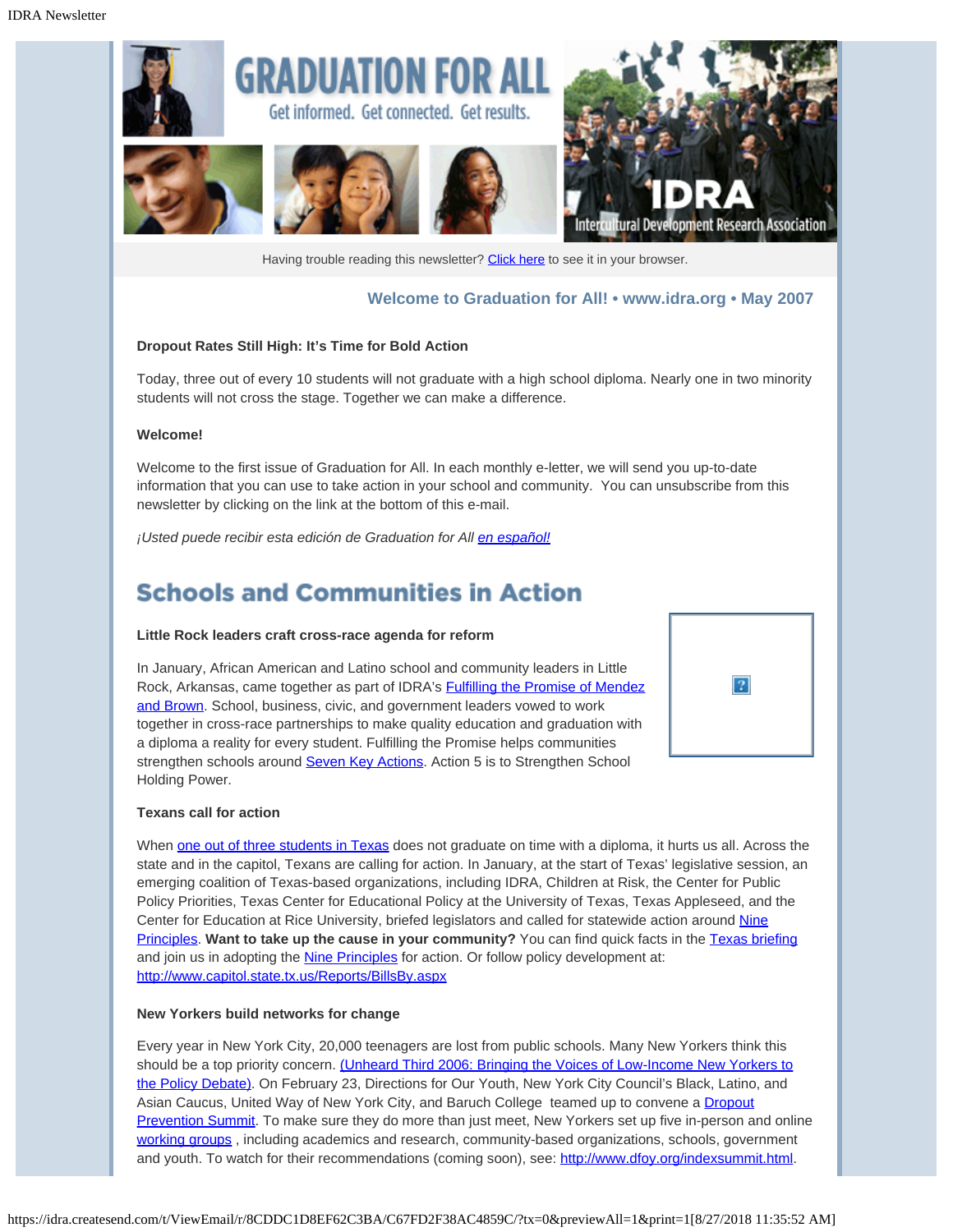### **We want to hear from you!**

Want to share a model of school-community partnership that is making a difference in your district? Let us hear from you! You can drop us a note at: *gradforall@idra.org*.

# **Toolbox**

## **It Pays to Do the Right Thing**

Are you trying to convince others in your school, neighborhood or company that it's time to do more to address the dropout problem? Two new studies can help. Both show that what's good for students is also good for the country.

At Columbia University's Teacher's College, economists found that if we cut the number of high school dropouts in half, U.S. taxpayers would reap \$45 billion. See ["The Costs and Benefits of an Excellent Education for America's Children"](http://idra.createsend.com/t/1/l/jjlkt/l/www.cbcse.org/media/download_gallery/Leeds_Report_Final_Jan2007.pdf) (January 2007).



How do they say this can get done? The study looked at *five cost-effective strategies* for boosting high school graduation rates. The best interventions, they say, have these features: small school size; high levels of personalization; high academic expectations; strong counseling; parent engagement; extended-time school sessions; competent and appropriate personnel.

In [The High Cost of High School Dropouts: What the Nation Pays for Inadequate High Schools](http://idra.createsend.com/t/1/l/jjlkt/l/www.all4ed.org/publications/HighCost.pdf), a study by the Alliance for Excellent Education, you can find out more about the costs of national dropout rates and what's at stake for your state: [http://www.all4ed.org/publications/HighCost.pdf](http://idra.createsend.com/t/1/l/jjlkt/l/www.all4ed.org/publications/HighCost.pdf).

### *Just the Facts*

**Data for every county and service center in Texas.** Each year, IDRA releases detailed findings of attrition rates in Texas public schools. You can [look up rates for your county](http://idra.createsend.com/t/1/l/jjlkt/l/www.idra.org/wrapper/) or [education service center region](http://idra.createsend.com/t/1/l/jjlkt/l/www.idra.org/Attrition/Study/Attrition_Rates_by_ESC/) or learn about statewide attrition rates at: [http://www.idra.org/Research/Attrition/.](http://idra.createsend.com/t/1/l/jjlkt/l/www.idra.org/Research/Attrition/)

**A student drops out of high school every 29 seconds.** More quick facts and a [policy primer](http://idra.createsend.com/t/1/l/jjlkt/l/www.edin08.com/uploadedFiles/policy-primer.pdf) on the issue are available online at Rockefeller Philanthropy Advisors' [Strong American Schools "Ed08" Campaign](http://idra.createsend.com/t/1/l/jjlkt/l/www.edin08.com/) launched in April and funded by The Gates Foundation and The Broad Foundation.

### *Listen in!*

**Congressional Testimony: "It's time to make graduation from high school the new universal minimum!"** IDRA Executive Director, Dr. María "Cuca" Robledo Montecel, [testifies to the U.S. House of](http://idra.createsend.com/t/1/l/jjlkt/l/edlabor.house.gov/committee/schedule.shtml) [Representatives Committee on Education and Labor \(](http://idra.createsend.com/t/1/l/jjlkt/l/edlabor.house.gov/committee/schedule.shtml)April 23, 2007) on a comprehensive strategy to raise graduation rates. Here is the [written statement](http://idra.createsend.com/t/1/l/jjlkt/l/edlabor.house.gov/testimony/042307MariaMonteceltestimony.pdf).

Around the country, support is growing for a comprehensive approach to raising graduation rates. Among other policy developments, the [Graduation for All Act](http://idra.createsend.com/t/1/l/jjlkt/l/thomas.loc.gov/home/gpoxmlc110/h1623_ih.xml) introduced by Representative Rubén Hinojosa focuses on increasing adolescent literacy as a cornerstone of graduation and school success. The [Graduation](http://idra.createsend.com/t/1/l/jjlkt/l/thomas.loc.gov/cgi-bin/query/z?c110li7li1S.1185li7li1) [Promise Act](http://idra.createsend.com/t/1/l/jjlkt/l/thomas.loc.gov/cgi-bin/query/z?c110li7li1S.1185li7li1) introduced by Senators Jeff Bingaman (D-NM), Richard Burr (R-NC) and Ted Kennedy (D-MA) seeks to raise graduation rates and academic outcomes through targeted capacity building in high-priority high schools. For an update on other proposals, check out the Alliance for Excellent Education's [Straight A's:](http://idra.createsend.com/t/1/l/jjlkt/l/www.all4ed.org/publications/StraightAs/Volume7No9.html%23GPA) [Public Education Policy and Progress Vol. 7, #9.](http://idra.createsend.com/t/1/l/jjlkt/l/www.all4ed.org/publications/StraightAs/Volume7No9.html%23GPA)

### **New Podcast Series: More ways you can strengthen schools**

IDRA has launched a new award-winning podcast series with a full set of tips on improving education in the United States. Several episodes focus on keeping kids in school. Go to [http://www.idra.org/Podcasts/](http://idra.createsend.com/t/1/l/jjlkt/l/www.idra.org/Podcasts/) to listen online or subscribe (free).

## **Youth Voices**

Quote of the month: "I am college material." What a middle school student in the [Coca-Cola Valued Youth](http://idra.createsend.com/t/1/l/jjlkt/l/www.idra.org/Coca-Cola_Valued_Youth_Program.htm/) [Program](http://idra.createsend.com/t/1/l/jjlkt/l/www.idra.org/Coca-Cola_Valued_Youth_Program.htm/) etched into the cover of her notebook during a college tour.